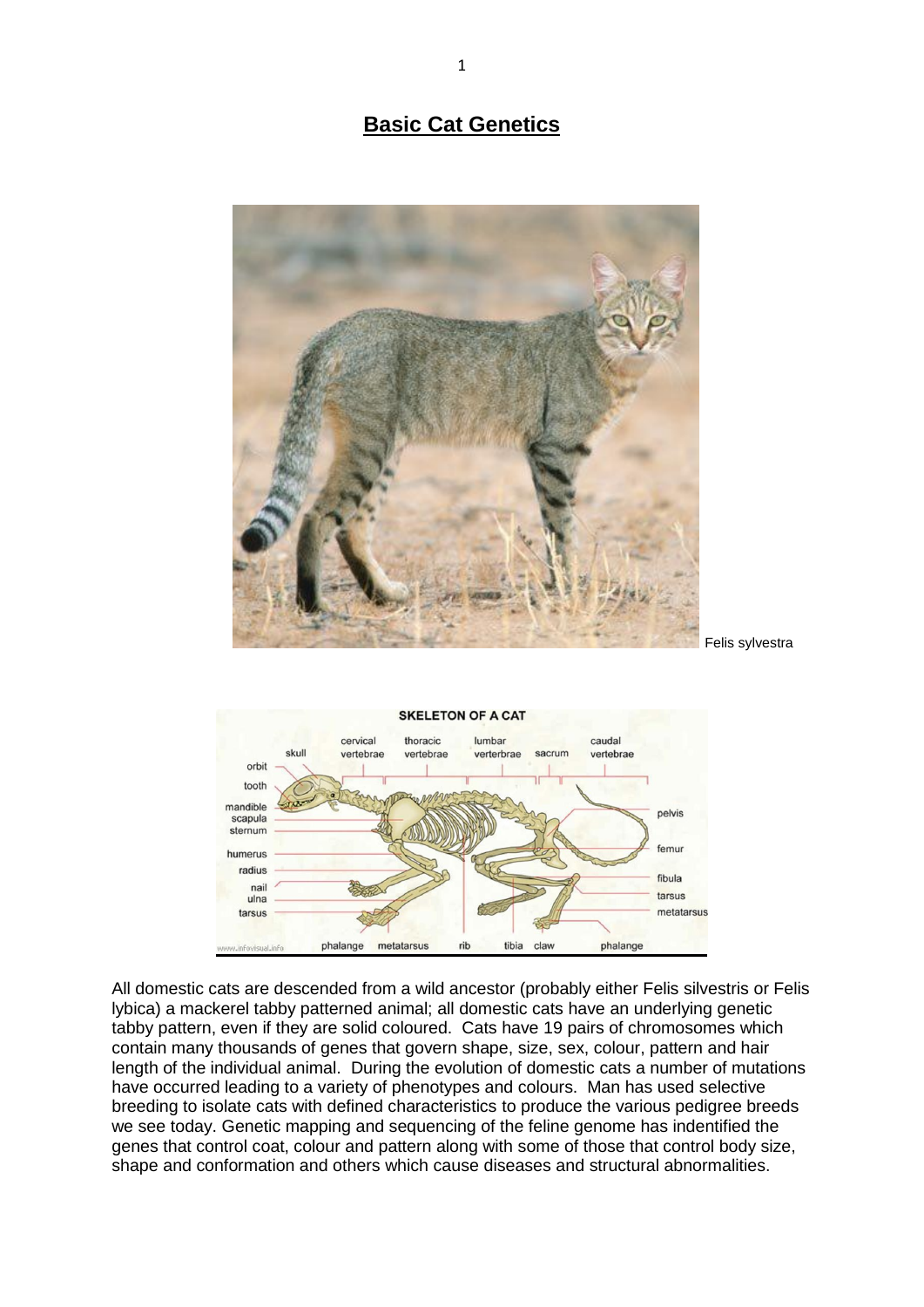The mapping of the feline genome has indentified the genes that control coat, colour and pattern in cats along with those that control body size, shape and conformation and those which control diseases and structural abnormalities.

## **Genetics**

**Gene:** (from the Greek genos) is the hereditary factor transmitted by each parent to offspring which determines hereditary characteristics. **Genetics:** the scientific study of the heredity of individuals, especially of inherited characteristics.

**Genes:** All animals have 20-25,000 genes; every living being that is reproduced from two parents inherits characteristics equally from both of them. These characteristics are determined by genes, control mechanisms carried rather like beads on strings along two rodlike bodies, called **chromosomes.** For each particular trait or characteristic, there is a gene arranged in a particular order along the chromosome that controls the expression of that trait.

**Cells and Chromosomes:** Living organisms are composed of cells. A typical cell contains a nucleus within which are DNA and RNA - the building blocks of life. The DNA is organised into chromosomes which in turn carry the genes.



There are two types of cells, body cells and sex cells, and in the cat each cell has 38 chromosomes, which are arranged in pairs-19 pairs in all. Sometimes both halves of a pair carry identical genes, sometimes not. Out of these 38 there are only two chromosomes that determine the sex of the individual-the **X** and the **Y** chromosomes. Only males have the **Y**  chromosomes, and **XY** denotes a male, while the female is **XX.** Prior to fertilisation taking place at mating, the gametes (sperm or ova), receive half a set of chromosomes from each parent. During fertilisation, the sperm and ova fuse to produce a new genetic combination in the resulting fertilised cell or **zygote.** The newly formed zygote contains a random selection of those genes the parents have inherited from their parents. These then combine in the new cell to make up the full complement of 19 chromosome pairs. A zygote develops into an embryo/foetus/newborn by cell division called mitosis. In normal cell division, which creates new cells for growth, the full set of genes is replicated for each new cell.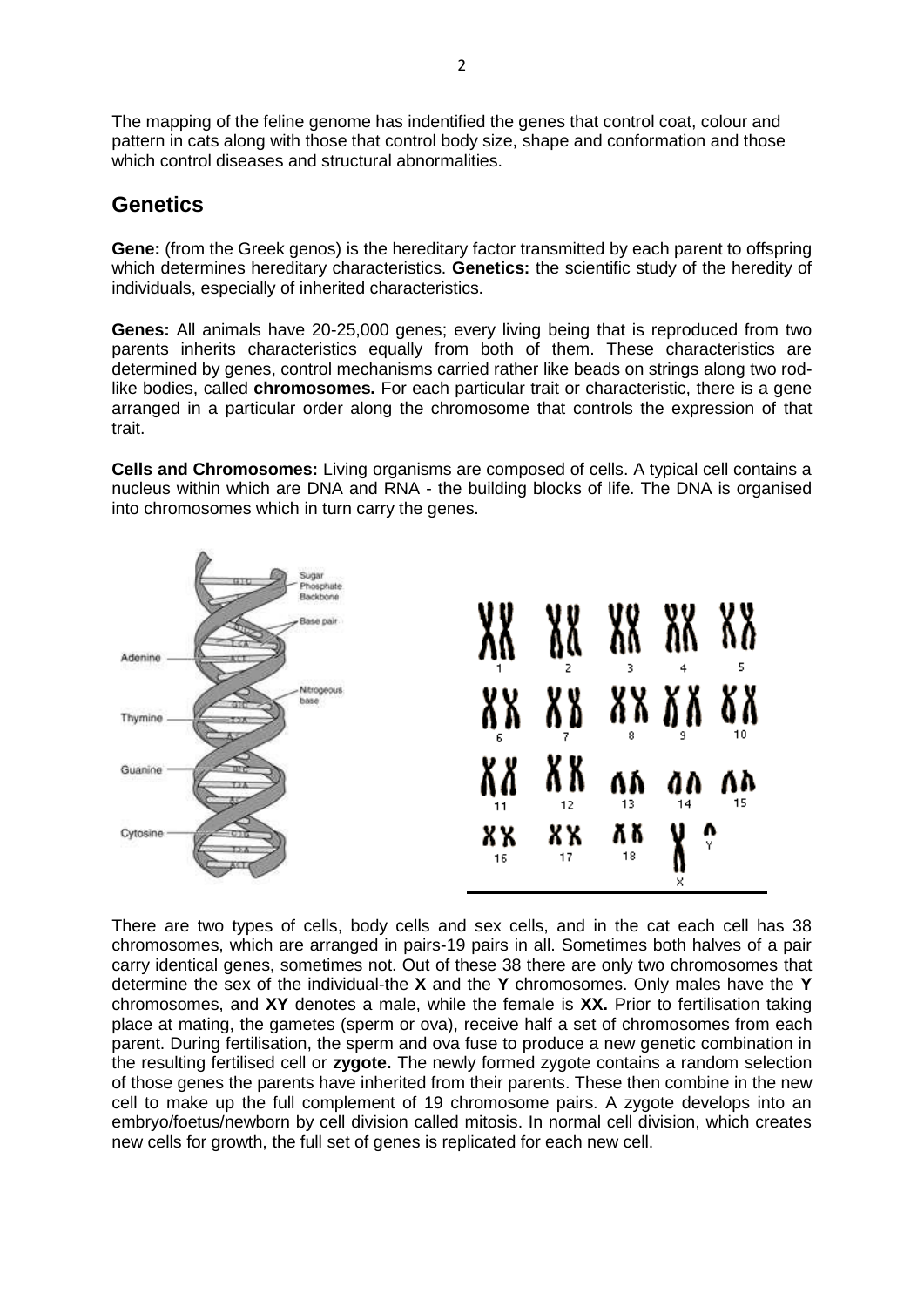The animal's genetic makeup is called its **genotype.** Some of these characters may be hidden and are not perceived when one looks at the cat. The outward appearance is the **phenotype.** The difference can be caused by **dominant** or **recessive** genes. There are also genes that are not fully penetrant, masking genes, modifier or polygenes, sex-linked genes, and inhibitor genes, as well as disease-causing genes (see later).

**Homozygous & Heterozygous:** If a kitten receives identical genes from both parents for a particular characteristic, ie the genes on that pair of chromosomes are the same, the animal is said to be **homozygous** for that trait. But if it receives a particular gene from one parent and an alternative from the other, the pair is made up of two different genes, and the animal is said to be **heterozygous** for that characteristic. Genes with a matched partner for a comparable characteristic-hair length for instance-are called **alleles,** and are found in the same spot or **locus** on the chromosome.

**Dominant and Recessive Genes:** If a cat is homozygous (**BB** or **bb**) the same message is sent and received, both genes on that pair of chromosomes are identical. If it is heterozygous (**Bb**) the dominant gene is in control – the recessive (**b**) is still there, but may have little or no effect over (**B**) its dominant partner. Solid white is a masking gene and is dominant to all other colours; black (or seal) are dominant to chocolate or cinnamon; tabby (**agouti**) is dominant to self or solid (**non-agouti**); shorthair is dominant to longhair, to mention just a few.

A Seal Point Siamese, for instance, is homozygous for the recessive Himalayan (or Siamese) pattern, but it may also be heterozygous if it carries the recessive gene for chocolate. Recessive genes may be 'carried' undetected for many generations.

**Undesirable Recessive Genes** are very difficult to eliminate because they are not expressed or seen until they meet up with an identical partner in a particular mating (hence the desire for DNA tests to locate these genes). Some of the undesirable recessive genes which concern cat breeders are: kinked tails, squints, malocclusions, haemophilia, flatchested kitten syndrome, cryptorchidism (no testes descended) and monorchidism (only one testicle in the scrotum).

Dominant genes include split foot, and polydactily (abnormal number of toes). Other abnormalities which are thought to be genetic but the exact method of transmission is as yet unclear are: luxating patella (footballers knee), amyloidosis, umbilical hernia, and protruding sternum. Genes for dwarfism, cleft palate, deafness, cardiomyopathy (heart disease) have also been identified in other mammals, eg humans and/or mice.

Once the basic rules of inheritance are understood, and the dominance or recessivity of any specific characteristics have been determined, it is possible to work out the characteristics to be expected from virtually any crosses between cats whose ancestry and genetic makeup is known.

**Mutations:** A rare mistake in the process of cell division or, for instance, the effects of radiation, can bring about minute chemical changes which produce a variation in the DNA, or mutation. Several mutations have given rise to the various coat colours and patterns we see in our cats today.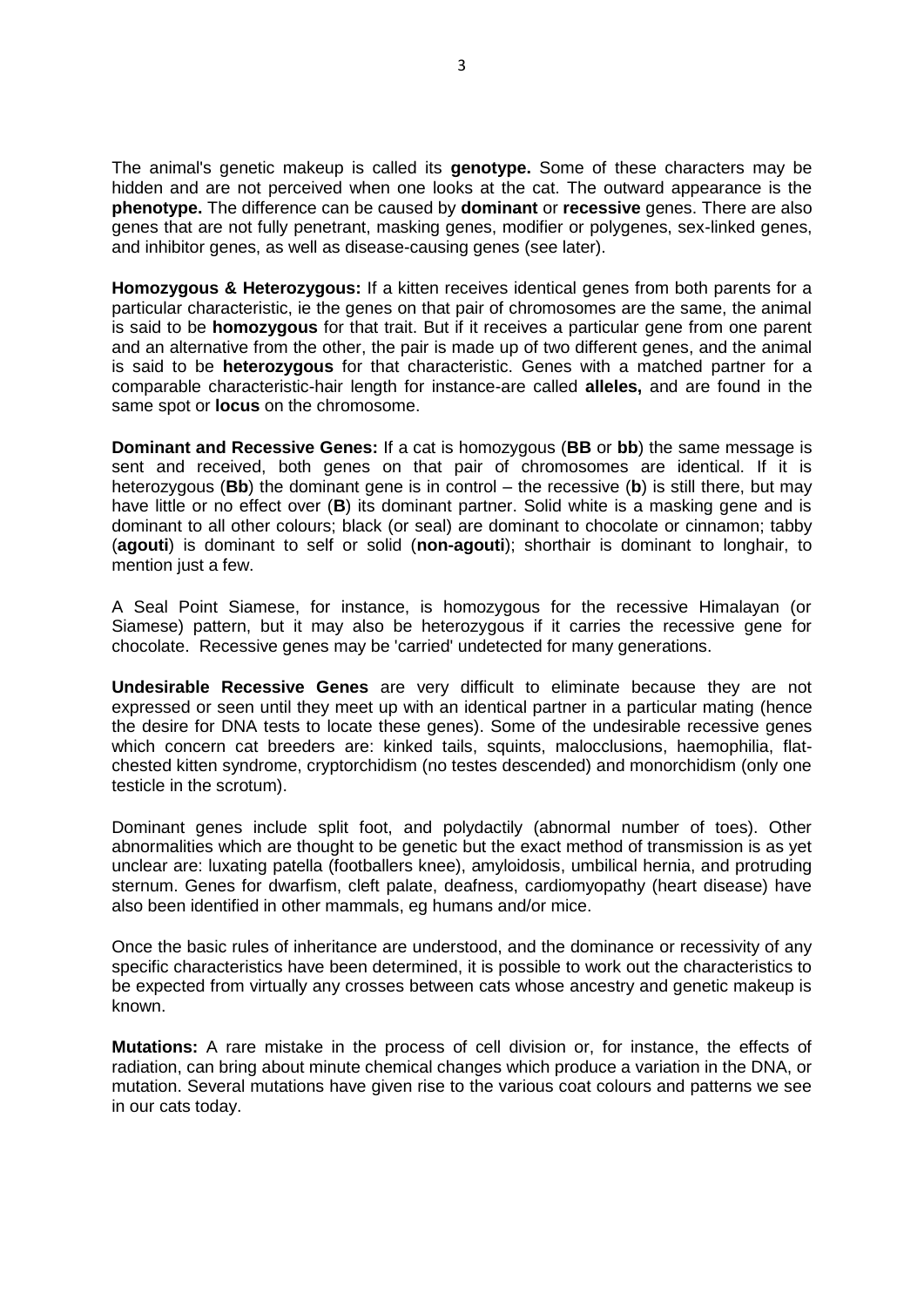

In cats, the chocolate gene (**b**) is known to be a mutation of the black gene (**B**). It was a natural spontaneous mutation which changed black to chocolate by changing the eumelanin granules to a spheroid shape which refracts the light in a different way, making them appear chocolate. So the Chocolate Point Siamese was a spontaneous mutation and no outcross

was used to produce the chocolate colour.

Many other feline mutations are obvious, such as the Rex coat, the hairless Sphynx, the ears of the Scottish Fold and the American Curl, the Manx, Japanese Bobtail, and so on.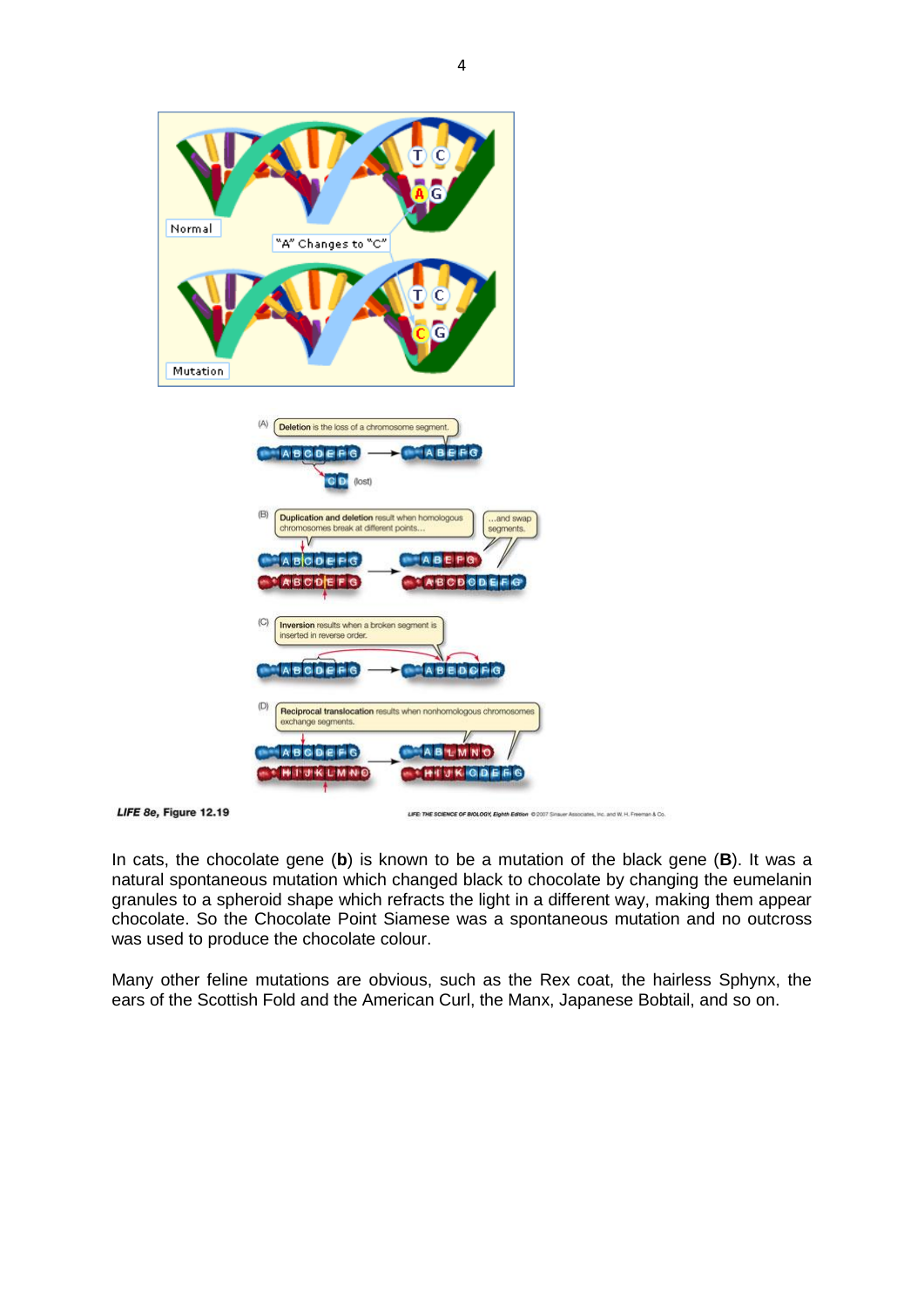

**Pigmentation: Melanin** is the substance which causes colouration of the hair shaft. The size and shape of these melanin granules is what determines the colour of the cat, and these in turn are controlled by its pigment production genes. Melanin production is a metabolic pathway that starts with the amino acid, tyrosine.

The pigment granules in each hair of the cat's coat contain either **Eumelanin** which is black, or **Phaeomelanin** which is yellow. Black melanin or eumelanin granules are thought to be oval in shape and absorb almost all light. Red melanin or phaeomelanin granules are thought to be like elongated footballs in shape and refract light in the red-orange-yellow range. The true red gene, called orange by some geneticists and symbolised by O, converts eumelanin to phaeomelanin, and results in a rich orange-red coat. When the dilution gene is present, the colour appears cream or buff. The red and cream colour in the cat is called a sex-linked gene because it is carried on the X chromosome. To understand its mode of inheritance, we need to know sex and colour of parents. The mating of a red and a black parent can result in the spectacular mixture of shades of red and black seen in the tortoiseshell pattern that generally occurs in female cats. The possible kitten colours from the various combinations of red, tortoiseshell and non-red parents are better understood by the checkerboard colour diagrams,

Most reds and creams will show tabby markings to a greater or lesser degree, as the nonagouti gene does not affect phaeomelanin. To achieve a clear-coated red the cat needs to be an agouti (ticked) tabby and highly rufoused. Rufousing (or ruddyness) is an enhancement of ground colour caused by the rufousing polygene(s), as in selectively bred Abyssinans, and some brown tabbies, which show a rich warm apricot ground colour. A lighter brown( **b 1** ), which is more reddish than chocolate (**b**), known as **Cinnamon,** is a different recessive of the **B** gene than the one that causes chocolate. It is not to be confused with the sex-linked red/orange gene (**O**).

**Masking genes:** Phaeomelanin masks eumelanin, so a red cat masks the black. **White** is not really a colour, but an absence of colour. The white gene is dominant and masks all other colours completely. The Foreign White is really a cat of quite another colour (usually a Siamese) wearing a white overcoat! Sometimes Nature gives us a clue by showing a few hairs of the underlying colour on top of a white kitten's head.

The genetics of coat colour in cats and other mammals is complex. During the development of the embryo, melanoblasts (precursors to melanocytes, the melanin-producing cells) migrate in a dorsal-to-ventral direction from the neural crest, and end up in the skin. This migration is controlled by at least two genes (w and S). Once at their target location the melanoblasts differentiate into the melanocytes and can start pigment production. The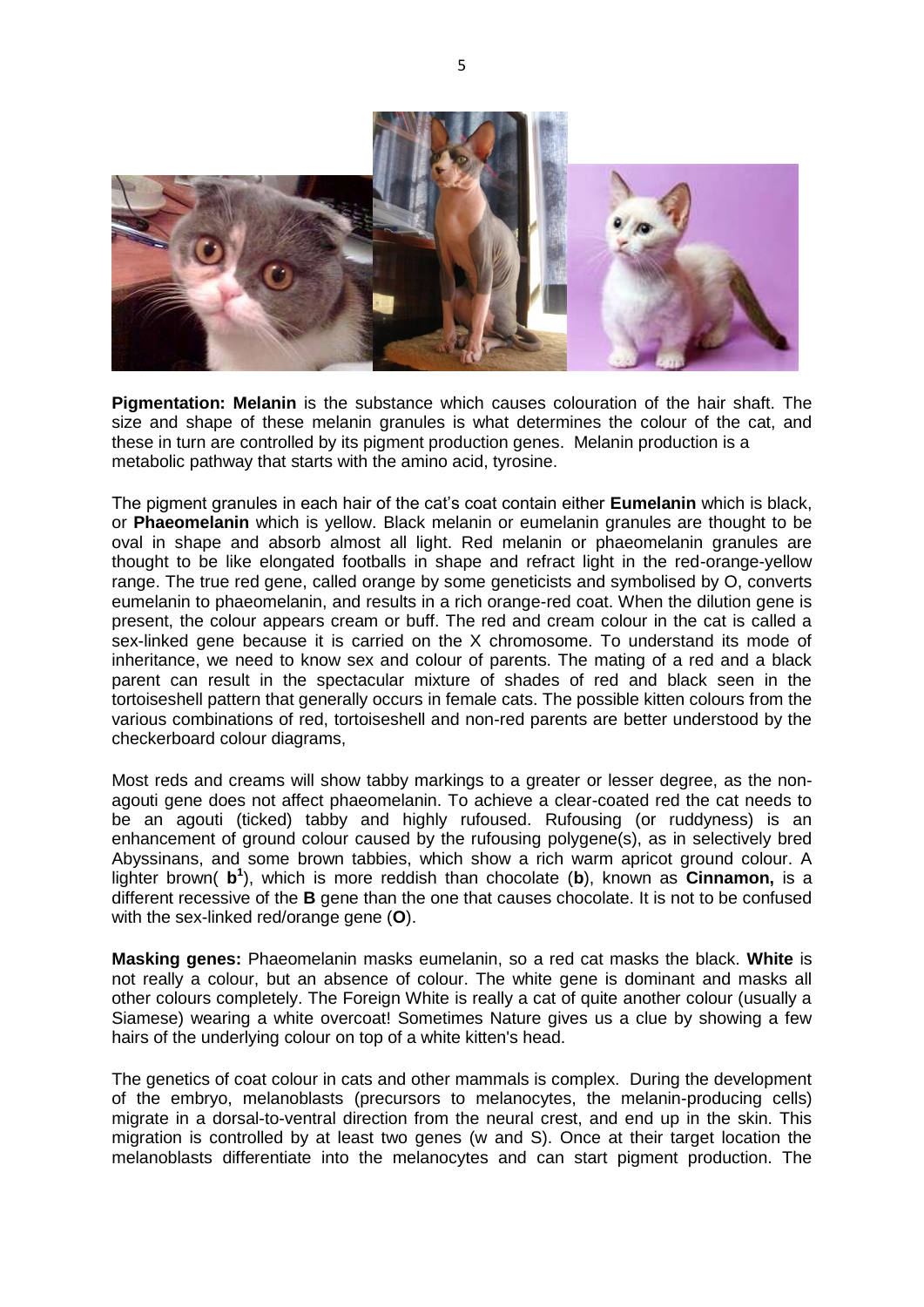production of, pattern and location of pigmentation depends on additional genes some major and others minor or polygenetic in their effect; the major genes are discussed below.

*Agouti (A)* - the natural "wild" gene that is the basis of the tabby cat. The base agouti pattern is bands of black on a yellow background in wild mice, rabbits and cats; in the cat this is overlaid with one of the tabby patterns. The Agouti gene (**A**) is dominant over the nonagouti (**a**) gene, ie, the gene for solid colour,

*Non- agouti or "hypermelanistic" (a)* - a recessive gene mutation that turns the original "wild" tabby cat into a self black by overlaying the agouti base colour with melanic pigment, making the whole animal appear black, although often in certain light the underlying tabby pattern may still just be discernible. Other genes work to change this black pigment to other colours (see below).

*Full Colour (C); reduced colour (cb, cs or c) -* The **C,** or colour gene product is tyrosinase, an enzyme responsible for the first step in the synthesis of melanin from the amino acid tyrosine. The **C** allele is fully dominant and gives full coat colour. Alleles **cb** (Burmese) and **cs** (Siamese) produce thermo-sensitive (*temperature-sensitive)* versions of the enzyme – the enzyme works at lower temperatures but not at the normal core body temperature of the cat. Consequently, pigment production is restricted to the cooler extremities. **cb** is less temperature sensitive than **cs**, so there is more pigmentation with **cbcb** cats than with **csc<sup>s</sup>** cats. Even at the extremities, however, these temperature sensitive enzymes are not working to full capacity; the colour at the extremity tips of a Siamese cat is usually not as intense as the colour in a cat with the dominant allele, **C**. Allele **c** does not produce any active enzyme; **cc** animals are albino (white). **cbcs** cats are Tonkinese, a non-pure breeding hybrid of the Burmese and Siamese. (A litter of kittens whose father and mother are both Tonkinese may have up to 12 different coat patterns ranging from that of the typical Burmese and Siamese as well as intermediates.) The dominance series for coat colour alleles is  $C > c_b = c_s > c$ . (C is fully dominant over the other alleles;  $c_b$  and  $c_s$  are incompletely dominant with respect to each other, and **c** is fully recessive to the other alleles.) *Note: cc is the only genotype that is epistatic to the W allele; an albino cat cannot produce any pigment at all, no matter whether the melanocytes are present in the skin or not. Albino cats also lack eye pigmentation.*

*Chocolate (b) and Cinnamon (b1)* – two mutations of the basic black non-agouti gene which modifies black into dark brown or medium brown respectively

*Orange (O)* – this is a mutation on the X chromosome and is thus sex-linked. The gene eliminates all melanin pigment (black and brown) from the hair fibres, replacing it with phaenomelanin, a lighter compound appearing yellow or orange depending on the density of pigment granules. The O allele is also epistatic over the non agouti genotype; that is, the agouti to non-agouti mutation does not have a discernible effect on red or cream coloured cats, resulting in these self-coloured cats displaying tabby striping independent of their genotype at this locus. This explains why you can usually see some tabby pattern on red, cream and apricot coloured non-agouti cats, even if only on the head/face. Rufus polygenes, as yet unidentified, affect the richness of the orange gene's expression.

*Dilute (d)* – a recessive gene which reduces and spreads out the pigment granules along the hair-shaft and turns a black to blue, chocolate to lilac, cinnamon to fawn and red to cream.

**Dilute modifier (Dm)** – a dominant gene which serves to modify the action of the dilute gene (it has no effect on undiluted colours), it lightens and "caramelizes" the colour turning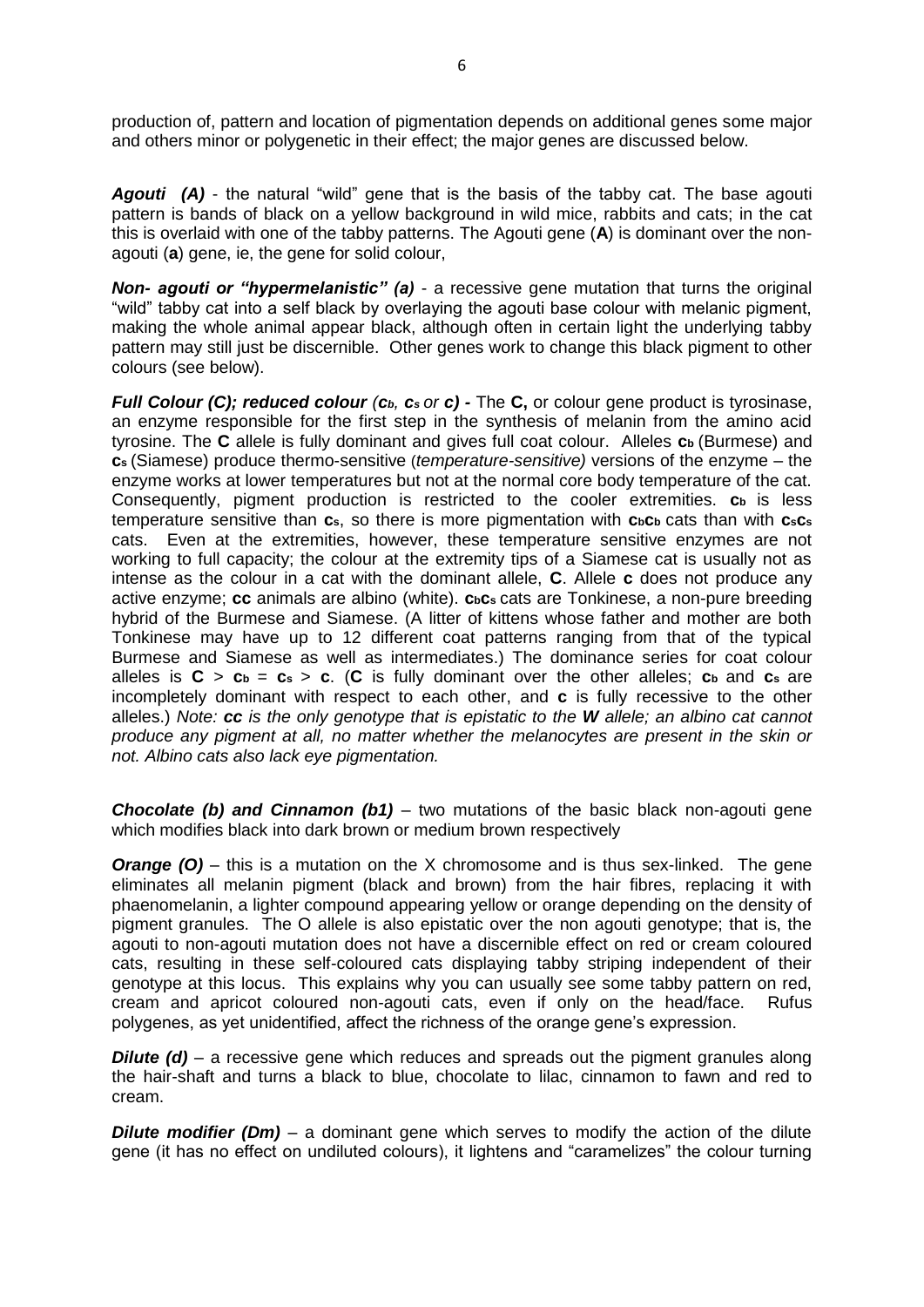blue into brownish-grey, lilac and fawn into pale taupe (in all three cases known as Caramel) and cream into a warmer pinkish-cream tone (Apricot)

*Inhibitor (I)* – a dominant gene that suppresses the development of pigment in the hair of the coat, typically producing hairs that are fully coloured only at the tip and have a silvery white base. It has greater effect on the lighter pigment in an agouti cat, removing the yellow colour and turning the base colour white or "silver". In the case of a non-agouti cat the inhibitor removes colour from the base of the hair-shaft to produce a silvery white hair with a coloured tip, i.e a Smoke. This allele appears to interact with other genes to produce various degrees of tipping, ranging from deeply tipped silver tabby to lightly tipped silver shaded tabby.

**Tabby patterning genes** – Traditionally it had been believed that the three forms of tabby pattern were inherited as an allelic series; however it now appears as if at least two, and probably three, different loci are responsible for the various tabby patterns (Lorimer, 1995). At one locus are the alleles for mackerel and blotched (classic) tabby patterns with mackerel dominant to classic; at another locus is the Abyssinian or ticked pattern, which is epistatic (masking) to both mackerel and blotched; and at the third locus there appears to be a modifying gene for either the classic or mackerel patterns resulting in the spotted tabby pattern. The patterns can be summarised as follows:

*Mackerel (Mc)* – the basic striped tabby pattern that overlays the agouti base (ie "wild" form)

*Ticked (T)* – an incompletely dominant gene which removes most of the stripe pattern leaving the ticked agouti base pattern on the body with minimal overlaying stripes on legs, chest (necklace) and face.

**Spotted (Sp)** – current thinking is that it is likely that a specific single gene causes the spotted tabby pattern, breaking up the mackerel or classic pattern into elongated or rounder spots respectively.

*Classic (mc)* – a mutation of the mackerel allele recessive to all other tabby patterns which gives a blotched pattern with the characteristic "butterfly" motif across the shoulders and "oysters" on flanks.

*Wide-banding (Wb)* – this has been hypothesized either as a gene (Robinson) or more probably a group of genes (Joan Wasselhuber, who coined the term "wide-banding genes"): increasing evidence for their existence has led to wide acceptance. Undercoat width genes determine the width of the undercoat whether or not the cat has a silver inhibitor gene. The term "undercoat" used here refers to part of the hair shaft closest to the body, and includes both guard hairs and the shorter hairs often referred to as "undercoat" hairs. The variability seen in the undercoat widths in cats points to the polygenetic nature of wide-banding genes. If a single gene it is likely an incompletely dominant gene mutation, the effect serving to push the darker, pattern colour in the cat up away from the hair base towards the tip, turning the normal tabby patterns into a Shaded or Tipped cat. Precisely how the agouti, inhibitor and wide-banding genes interact on a molecular level is not clear - one possibility is that the wide-banding genes influence the agouti protein production to remain high so that eumelanin pigment remains inhibited or down-regulated; another possibility is that the wide-banding gene encodes for a second inhibitory protein that also down-regulates eumelanin.

*Long-hair (l)* – a recessive gene mutation which produces a semi-long haired cat. **LL** or **Ll**  cats have short hair; **ll** cats have long hair. Every kitten is born with all the hair follicles it will ever have. Each hair follicle can produce hair in several rounds. The hair has a distinct growth period followed by a resting period. Eventually, the hair is shed and the follicle will produce another hair. A popular hypothesis to explain long-haired cats is that in **ll** cats, the growth phase is extended beyond the normal range.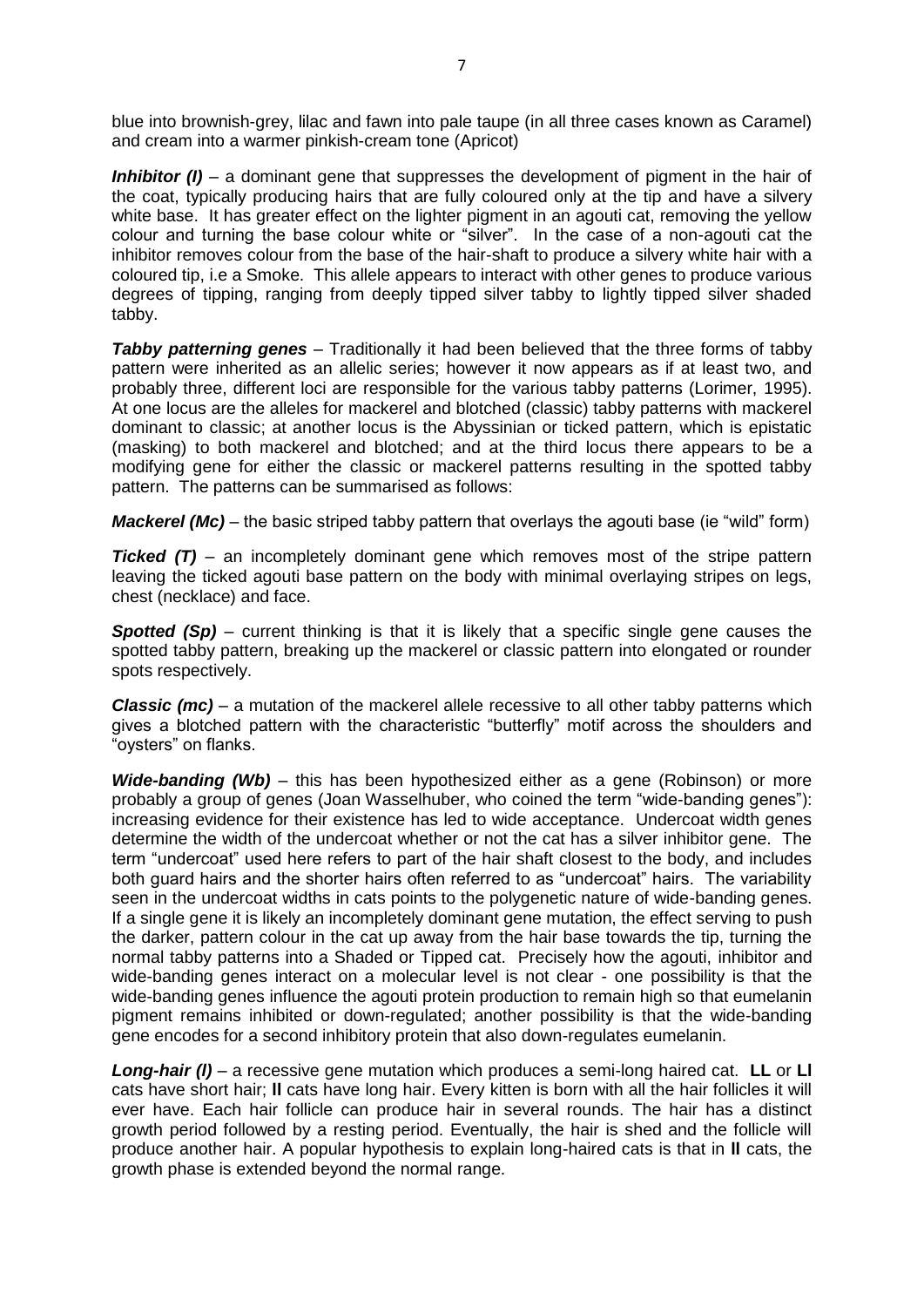*Dominant White (***W) -** is called the "dominant-white" gene because it is an **epistatic** gene. Before melanocytes can start making fur pigment, the melanoblasts must migrate to the skin. Melanoblasts make it to the skin only in **ww** (homozygous recessive) animals. In **WW** or **Ww**  animals, the skin lacks melanocytes and the cat is a solid white color (**W** is a completely dominant allele). The epistatic dominant white phenotype masks other pigment traits. A cat that has any colour in its fur will be **ww**.

**White Spotting or "piebald-spotting" (S) -** is the "piebald-spotting" gene – a second gene that affects melanocyte migration. **S** and **s** are incompletely dominant alleles. In **ss** animals, melanocytes migrate evenly to the ventral surface of the animal, so the cat is completely pigmented. **Ss** animals have less than 50% white fur and **SS** animals have white patches on more than 50% of the body.

*Polygenes* – these are collections of genes which modify the effect of the main dominant and recessive genes above. A build up of polygenes creates a bigger effect, for example a collection of certain polygenes increases the length and density of the long-hair gene to create the Persian, and a build-up of polygenes serves to enhance the effect of the main colour genes, turning the effect of the orange gene from the sandy colour of the ginger domestic tom to the rich vibrant red of the Red Persian, British or Asian Self. It is likely that a group of polygenes is the reason for variation in the degree of tipping in the Shaded Tabby/Burmilla, the polygenes working to create the band-width in interaction with the inhibitor gene (when present) resulting in the range of pattern from tipped to heavily shaded. Also responsible for the depth of colour in fur or eyes

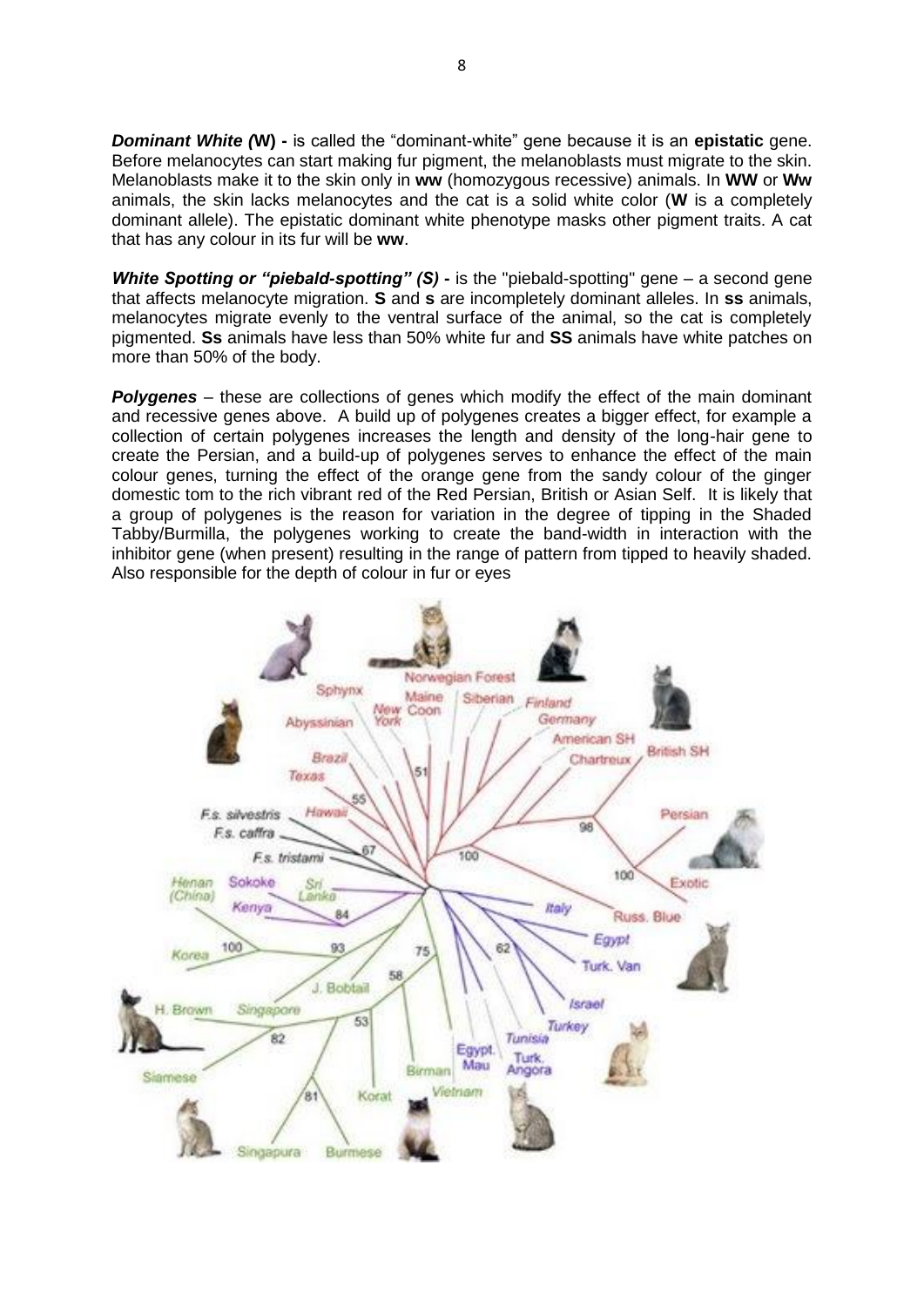**Applying Genetics to Breeding** There are three recognised types of breeding: outcrossing, inbreeding, and line breeding.

**Outcrossing** means breeding to unrelated stock in order to strengthen one's one lines; the term **hybrid vigour** is a key benefit of outcrossing. The problem with outcrossing is that along with all that vigour can come too many undesirable or unpredictable genes because with increased vigour comes an increase in the number of variable genes.

**Inbreeding** means back crosses to parents, and crosses to litter mates. It is important to know what is in one's breeding stock, and inbreeding is the easiest and quickest way of learning what is bad, but even more significantly, what is good becomes apparent as well.

**Line breeding** means breeding to a family of cousins of similar lines that have produced your own stock. Upgrade stock to the best points in each related line, and only line breed to an outstanding individual. The big deal is to get the genes we really want. To do this requires knowledge, patience and goals.

**Pure breeding** means cats that have registered ancestry, generation after generation standing behind them, and that means they should produce predictable kittens.

| symbol | image | name           | description                                                                                                                                  |
|--------|-------|----------------|----------------------------------------------------------------------------------------------------------------------------------------------|
|        |       | agouti<br>gene | native, wild, controls the production of<br>pigment in the hair shaft, turning it on<br>and off to produce a striped pattern on<br>each hair |
| a      |       | agouti off     | mutation that blocks the normal on-off<br>colour production and produces hair<br>that is one solid colour tip to root.                       |
| Β      |       | black          | native, wild, produces black<br>(eumelanin) pigment granules that are<br>round in shape                                                      |

## **Glossary of Genetic Symbols**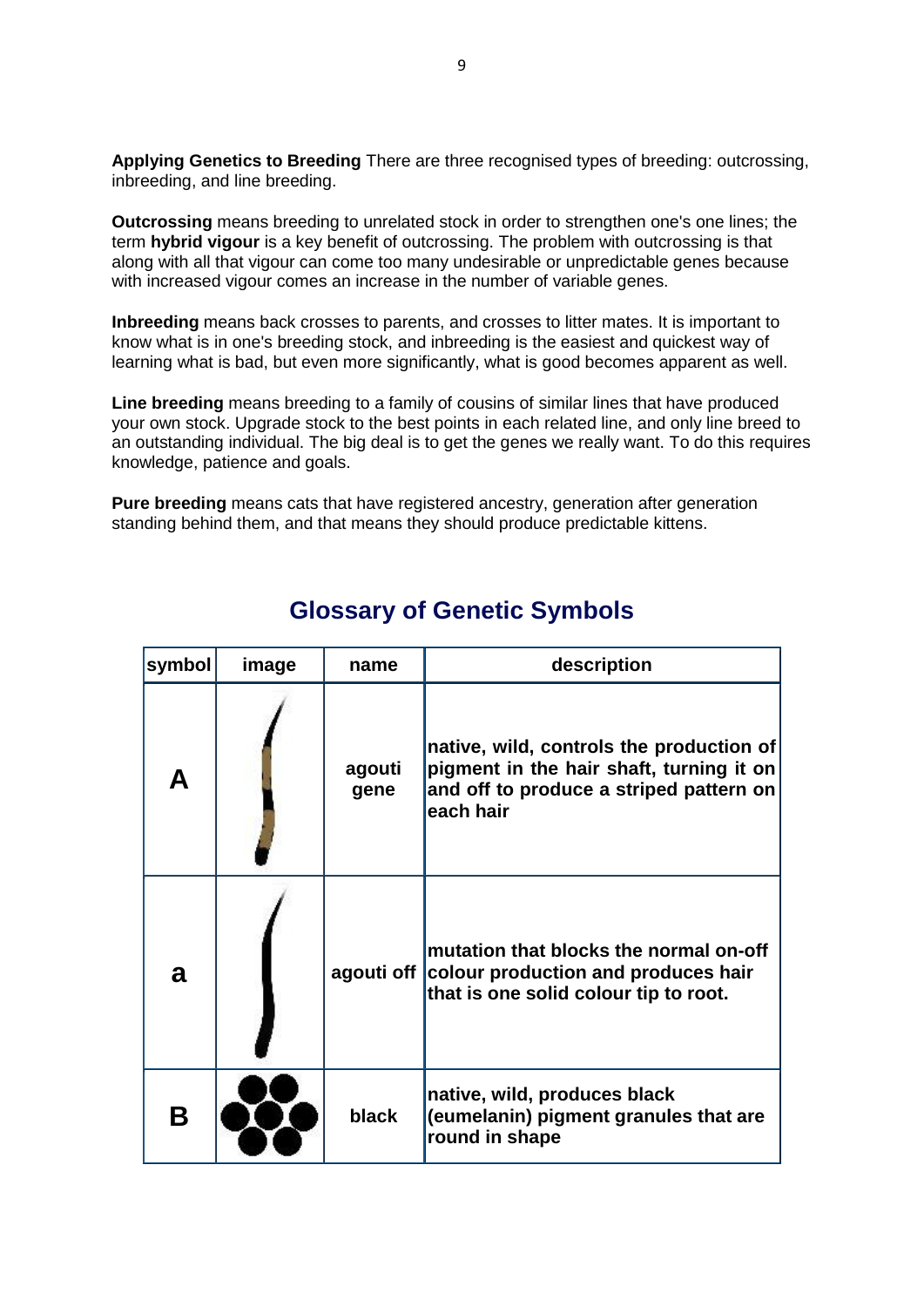| $\mathbf b$            |                              | mutation of B which changes the<br>chocolate shape of the pigment granules to oval<br>giving the impression of brown                                                   |
|------------------------|------------------------------|------------------------------------------------------------------------------------------------------------------------------------------------------------------------|
| b <sub>1</sub>         | cinnamon                     | mutation of B which changes the<br>shape of the pigment granules to cigar<br>shaped to give the impression of the<br>colour of cinnamon                                |
| C                      | <b>Full</b><br><b>Colour</b> | native wild type gene, allows the<br>production of full colour                                                                                                         |
|                        | no colour                    | two copies of this recessive gene will<br>produce pink eyed white with no<br>colour pigment                                                                            |
| са                     | albino                       | two copies of this recessive gene will<br>produce blue eyed white cats with<br>china blue eyes                                                                         |
| cb                     | <b>Burmese</b>               | a sight restriction of the colour<br>production that is temperature<br>sensitive. More pigment is produced in<br>the areas of the skin that are cooler<br>temperature. |
| $\mathbf{c}\mathbf{s}$ | <b>Siamese</b>               | a distinctive restriction of colour<br>production with cooler areas being<br>very dense pigment and warmer areas<br>being little colour at all.                        |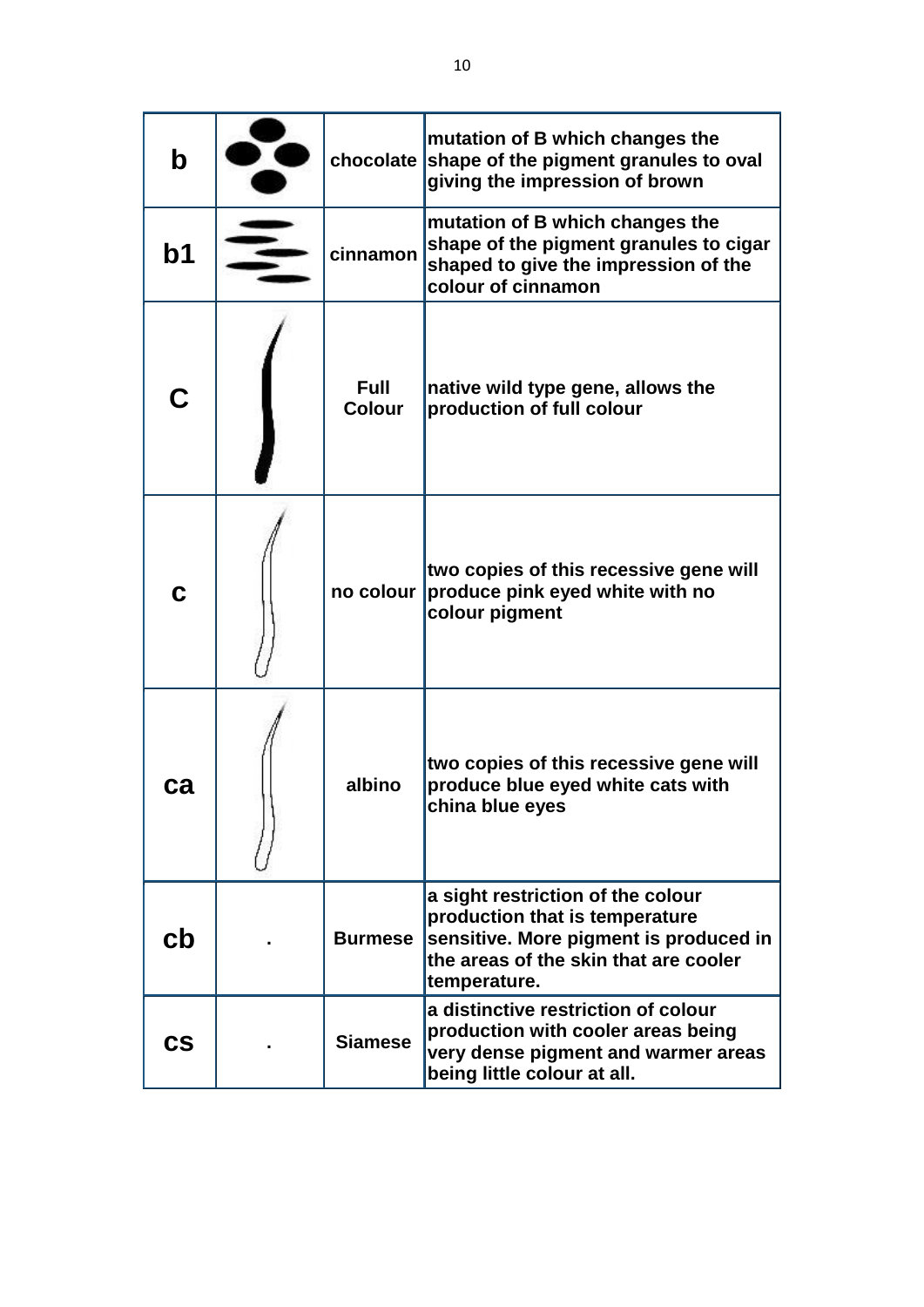| D | <b>Dense</b>      | <b>Dense production of pigment</b><br>produced in the hair shaft                                                                         |
|---|-------------------|------------------------------------------------------------------------------------------------------------------------------------------|
| d | dilute            | pigment granules are produced in<br>clumps with spaces of no pigment<br>between the clumps giving the<br>impression of a lighter colour. |
|   | <b>Inhibitor</b>  | a mutation that stops the production of<br>colour in the base of each hair shaft                                                         |
|   | non-<br>inhibited | native, wild, allows pigment to be<br>produced normally                                                                                  |
|   | red               | changes the pigment production from<br>native eumelanin to phaomelanin                                                                   |